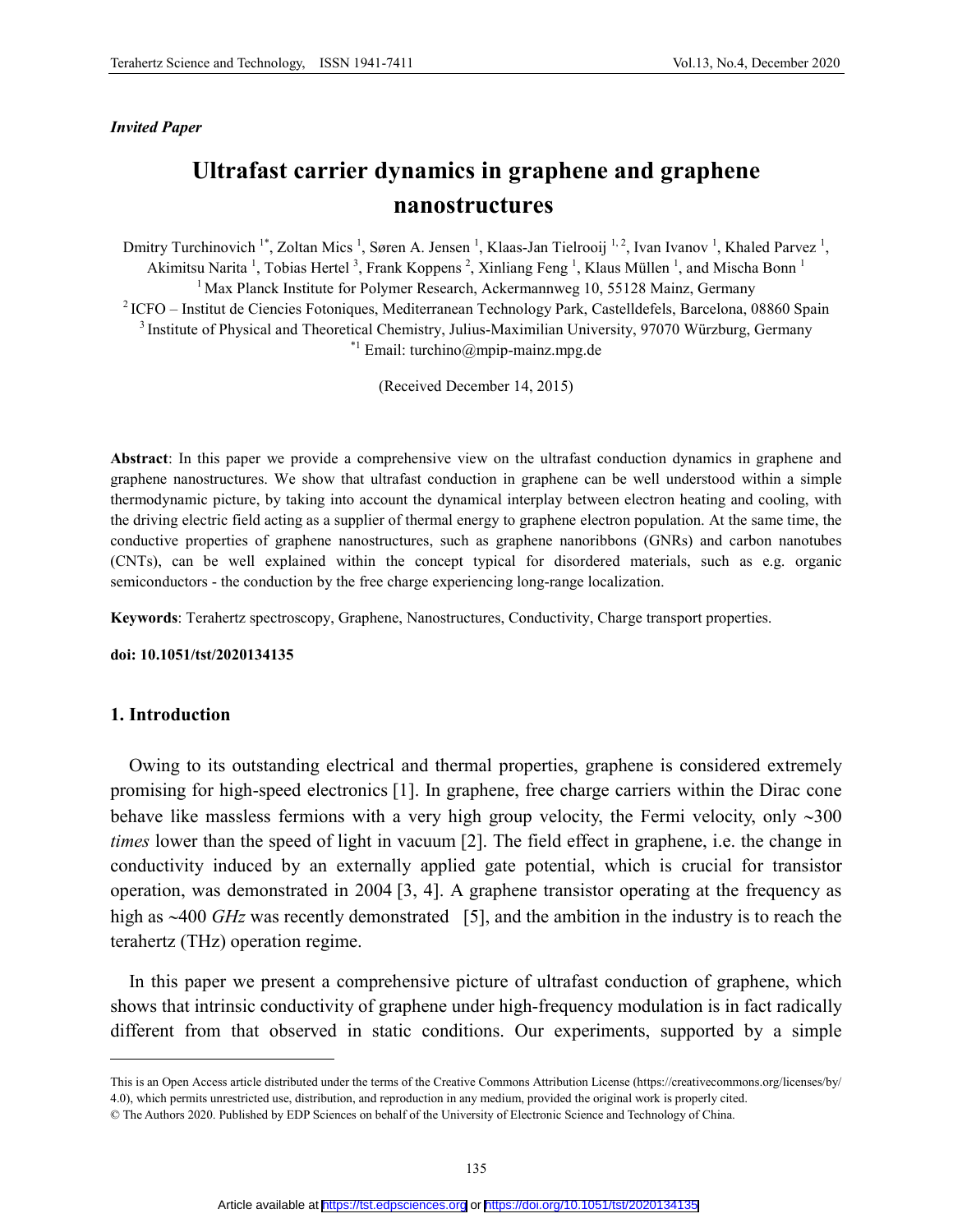thermodynamic model, reveal that the high-frequency electron transport in graphene is governed by a remarkably efficient intra-band carrier heating by strong THz fields. The thermodynamic model not requiring any knowledge of microscopic electron kinetics, perfectly well describes the entirety of our experimental data on THz conductivity of graphene, which also includes the THz photoconductivity.

Further, we discuss the photoconductivity in graphene nanostructures such as graphene nanoribbons (GNRa) and carbon nanotubes (CNTs), which is governed by the laws typical for disordered materials, such as e.g. organic semiconductors - the conduction by the free charge experiencing long-range localization.

# **2. Sample**

Our monolayer-thick graphene sample is grown on copper by chemical vapor deposition (CVD) [6] and is transferred onto a fused silica substrate, which introduces *p*-doping [7, 8]. We characterize the sample using steady-state THz [8] and Raman [9, 10] spectroscopy. We determine the position of the Fermi energy to be  $E_F = 0.07 \pm 0.01$  eV with respect to the Dirac point, corresponding to a sheet carrier density of  $N_s = (6.0 \pm 2.0) \times 10^{11}$  cm<sup>-2</sup>. The negligible D peak in the Raman spectrum demonstrates high sample quality, which is confirmed by the electron momentum scattering time of 140 *fs* corresponding to a mean free path of 140 *nm*, and a dc mobility of 13,000 *cm* 2 /*Vs*. This makes our sample comparable to the highest quality CVD graphene samples described in the literature [8, 11-13]. The details of sample preparation, initial characterization, and comparison with the state-of-the-art can be found in [14]. For simplicity, and given the full symmetry of the valence and the conduction bands in graphene, we refer here to the free charges as electrons, and depict the Fermi level in the conduction band instead of the valence band.

# **3. Nonlinear THz spectroscopy – intrinsic carrier response in graphene to THz fields**

To investigate the high-field, high-frequency conductive properties of graphene under conditions typical for high-speed MOSFETs (field strength of∼100 *kV/cm*, modulation frequency ∼ 1 *THz*), we perform frequency-resolved and contact-free I-V characterization, using an all-optical method called nonlinear ultrafast THz spectroscopy [15]. This method is based on the principle depicted in Fig. 1(a): a freely propagating, single-cycle, sub-picosecond transient of THz radiation is transmitted through the material of interest.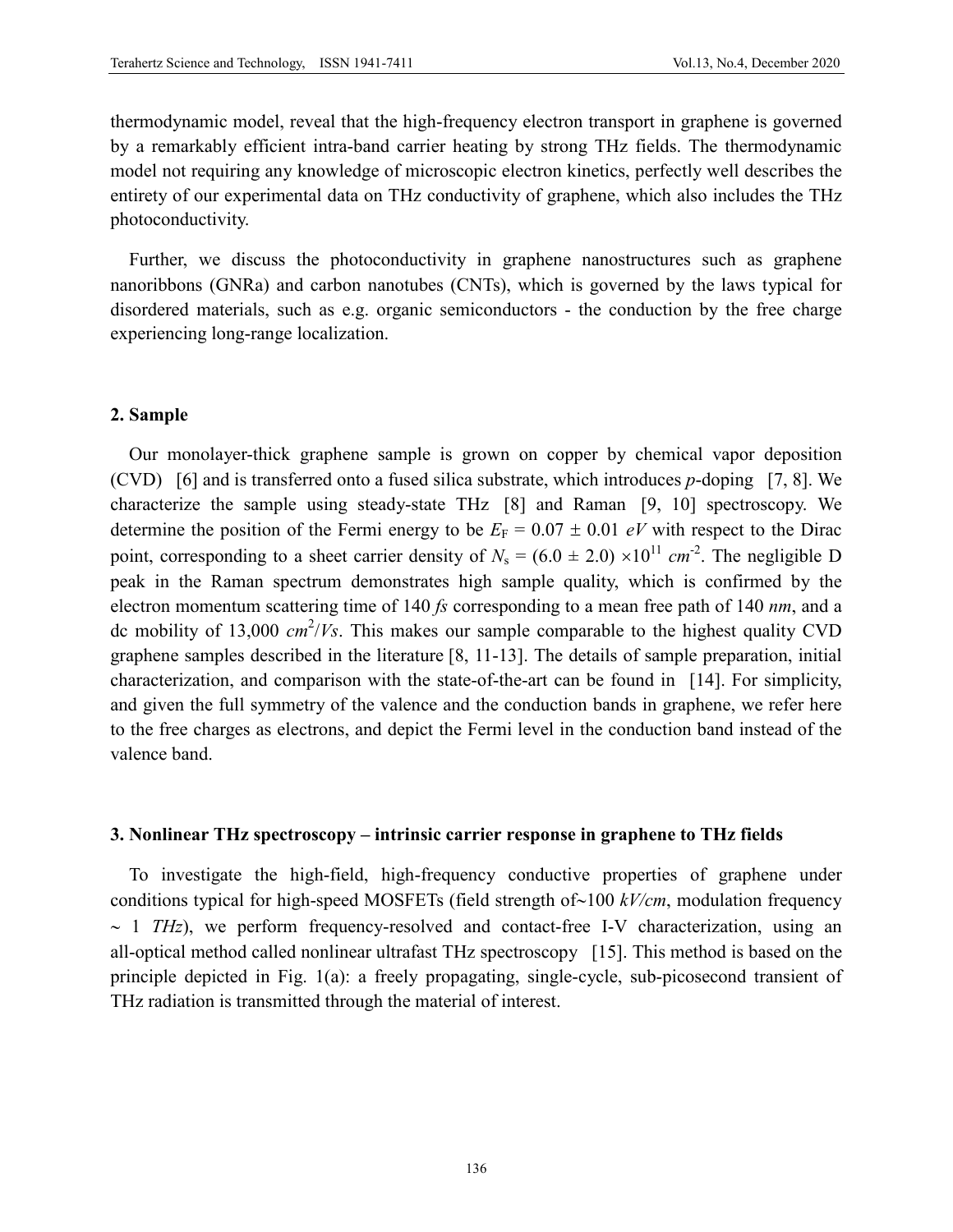

Fig. 1 Schematic of the ultrafast I-V measurement. (a) Oscillating THz probe with controllable peak field  $E_{THz}$ incident from free space, induces the time-dependent current in graphene  $j = \sigma E_{THz}$ , which leads to the attenuation of the THz probe field  $\Delta E$  T<sub>Hz</sub> due to the conductivity of graphene  $\sigma$ . The Fourier transforms of the THz probes measured before and after the interaction with graphene yield its frequency-dependent conductivity. Thus, the conductivity of graphene is determined for all the frequencies contained in the single-cycle THz probe, the amplitude spectrum (b) of which is covering the operation frequency range of both current and next-generation MOSFETs. The experiment in (a) is repeated for several values of the THz peak field strength in the range 2.3-120 *kV/cm*, yielding the ultrafast and contact-free I-V characterization of graphene – its frequency- and peak field- dependent conductivity spectrum.

The time-dependent electric field of the incident signal  $E_{THz}$  induces the current  $j = \sigma E_{THz}$  in graphene, proportional to its conductivity  $\sigma$ . The generation of this current leads to the attenuation of the electric field of the THz pulse, as it is transmitted through the sample. Due to its single-cycle nature, the THz waveform used in the measurements has a broad frequency spectrum, as shown in Fig. 1(b). The THz signals before and after the interaction with the sample are recorded in the time domain. The analysis of the incident and transmitted pulses is performed in the frequency domain: Fourier transforms of the time traces yield the ac conductivity spectrum of the probed material in the THz frequency range [15, 16]. The key advantage of this all-optical method is that the *intrinsic* high-frequency conductivity of materials can be accessed in a non-contact fashion, that is, without any external circuitry. The inherently broad frequency content of terahertz pulses, along with the ability to tune the peak field strength up to several hundreds of kV/cm [17, 18] allows us to determine the frequency-and field strength-dependent response of the material [13, 15, 19-22]. Applying this method, we present a high-frequency I-V characterization of graphene under electrical modulation with peak fields in the range 2.3-120 *kV/cm*, and in the frequency range 0.3-1.2 *THz*, covering both the sub-THz operation frequencies of the current generation of graphene transistors, and the target operation frequencies of future-generation devices exceeding 1 *THz* [23] (see Fig. 1). All our measurements are carried out at room temperature.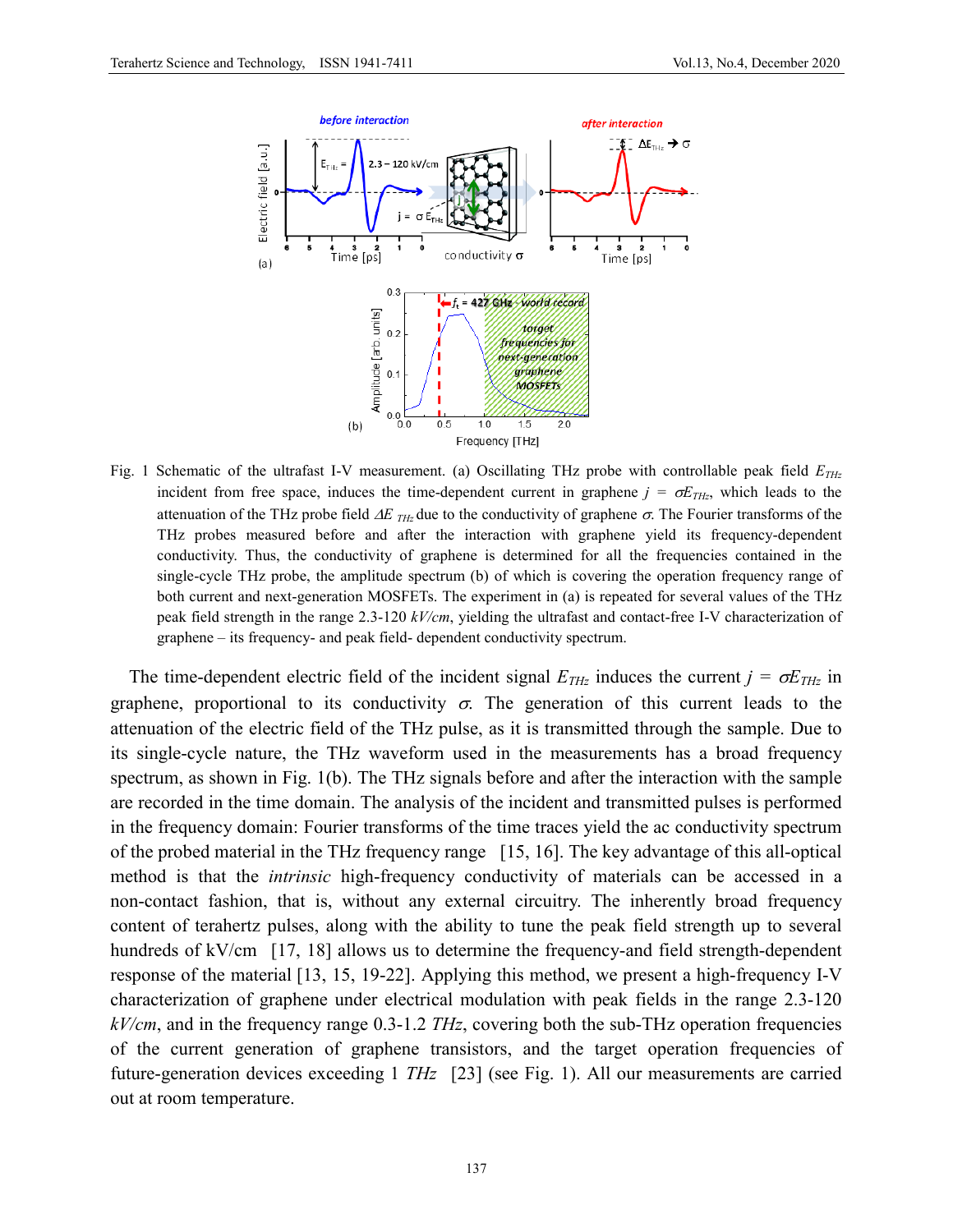

Fig. 2 Reduction of graphene conductivity with increase in modulation frequency and field strength. Symbols – measured real-valued conductivity of graphene as function of THz field strength and THz frequency. Lines – model based on carrier heating as explained in the text. The conductivity is expressed in quantum units of G  $= e^2/4 \hbar$ . The blue arrow illustrates the trend in conductivity reduction with increase in driving field frequency.

Figure 2 shows our key observation: the dependency of the (real-valued) graphene conductivity on the peak of the applied electric field, measured at different frequencies in the range 0.4-1.2 *THz*. Clearly, the conductivity of THz-modulated graphene decreases dramatically both with increasing peak modulation field strength and frequency. At the highest frequency and field strength (1.17 *THz* and 120 *kV/cm*), the conductivity of graphene vanishes almost completely, whereas at the lowest frequency (0.4 *THz*), the conductivity decreases by a factor of five, from 17 *G* down to 3.5 *G*, as the THz field strength increases from 2.3 *kV/cm* to 120  $kV/cm$ . Here G =  $e^2/4\hbar = 6.04 \times 10^{-5}$  S is the quantum conductivity unit [24], *e* is elementary charge, and  $\hbar = h/2\pi$  is the reduced Planck's constant).

We will show that the observed suppression of the graphene conductivity under strong THz electrical modulation is directly caused by a THz-induced elevation of the electron temperature. Indeed, heating of the electron bath in intrinsically doped graphene as a result of optical, inter-band excitation has previously been shown to result in the reduction of the THz-frequency conductivity [25, 26]. This process is mediated by highly efficient intra-band carrier-carrier scattering leading to ultrafast, sub-50 fs thermalization of the free charge population [27, 28].

The similarity between the suppression of graphene THz-frequency conductivity under inter-band optical excitation [8, 25] and under the intra-band high-field THz conditions observed here, suggests that the electrons acquire considerable amounts of energy from the THz field, which are comparable to the energies received from the photons under optical pumping [8, 25]. The amount of energy per unit area transferred to graphene from the THz modulation signal can be readily obtained from the absorbed terahertz power [20]. We find that as much as ∼ 0.05 µ*J/cm*<sup>2</sup> of energy is transferred to graphene from the THz signal at high field strengths, which is indeed comparable to the energies transferred as a result of intense optical pumping, leading to THz conductivity reduction [8, 25].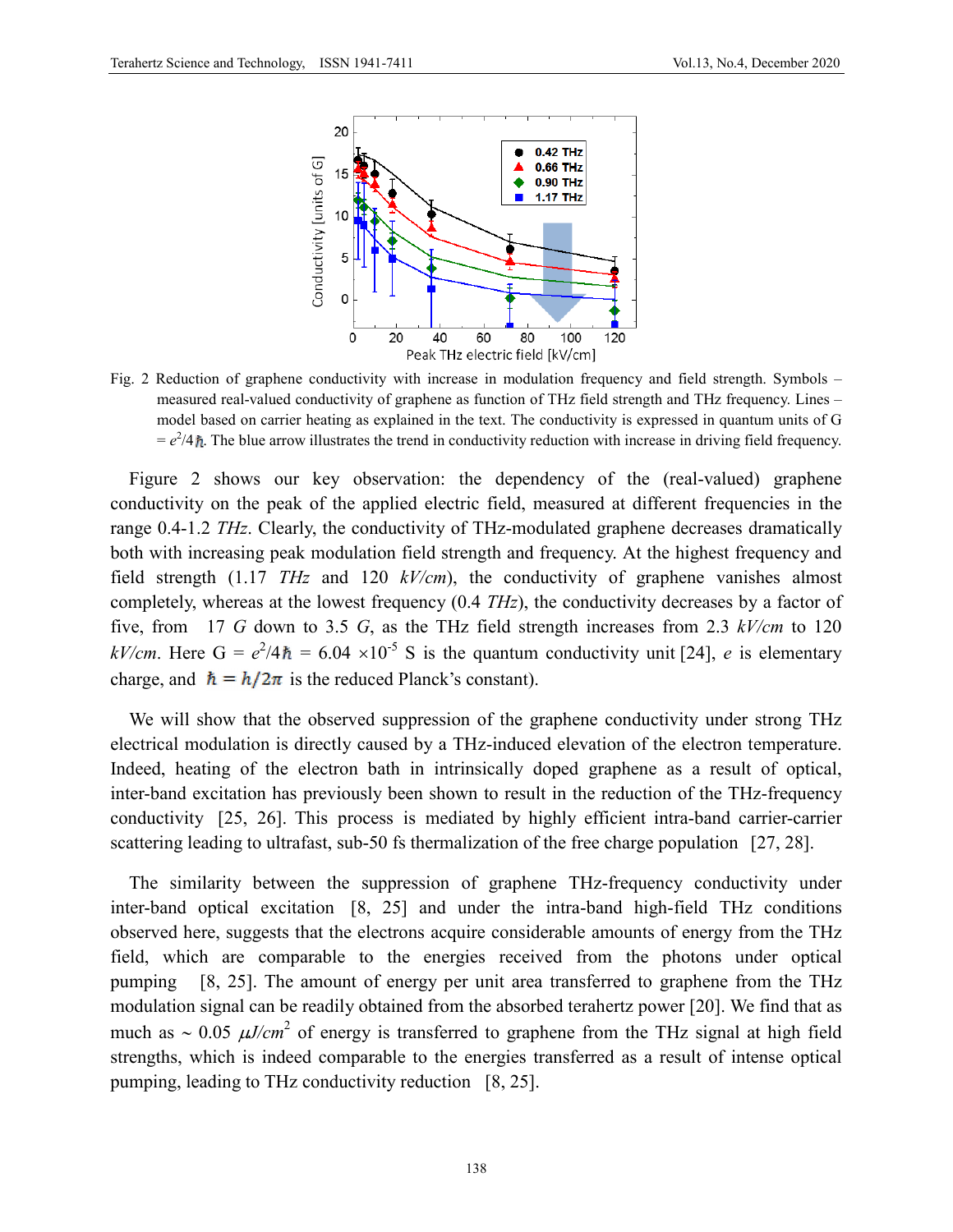# **4. Thermodynamic approach to graphene THz conductivity**

The difference between the inter-band and intra-band excitation of graphene lies in the primary mechanism of interaction between the excitation field and the material. For inter-band excitation [8, 25], photons are directly converted into photo-excited electron-hole pairs. The energy of photoexcited carriers is then primarily transferred to the free carrier bath via efficient electron-electron interaction [25, 29], leading to near-instantaneous thermalization of the electron system. The hot electron distribution in turn relaxes by transferring its energy to the lattice via phonon emission as described in [25, 27, 28]. In case of intra-band excitation of (doped) graphene by the THz field, the energy transfer occurs via the conductivity mechanism – the THz field  $E_{THz}$  acts on the free carriers in graphene and drives the THz current  $j = \sigma E_{THz}$ , and the THz power absorption *A* of graphene is proportional to its conductivity  $\sigma$ . However, due to extremely efficient electron-electron interaction in graphene, the THz-driven electron population thermalizes on the time-scale which can be considered instantaneous as compared to the oscillation dynamics of THz field. Hence, the THz energy coupled to graphene via the conductivity mechanism is quasi-instantaneously converted into the *thermal* energy of electron population, which can be described by the Fermi-Dirac distribution corresponding to elevated electronic temperature *Tel*. The carrier cooling naturally occurs via the same mechanism as for inter-band excitation, i.e. via the phonon emission [28].

We now quantitatively reproduce the measured THz frequency- and field-dependent conductivity of graphene, based on the above thermodynamic picture. The results are shown as solid lines in Fig. 2, as provided by a simple thermodynamic model presented below. The model describes the THz frequency - dependent conductivity of graphene using the Boltzmann equation with a Fermi-Dirac distribution of carriers characterized by an electron temperature *Tel* and chemical potential  $\mu$ . We use the following form of the conductivity spectra, directly derived from the Boltzmann equation (see: [30-32]):

$$
\sigma(\omega) = -\frac{e^2 v_F^2}{2} \int_0^\infty D(E) \frac{\tau(E)}{1 - i \omega \tau(E)} \frac{\partial f_{FD}(\mu, T, E)}{\partial E} dE. \quad (1)
$$

Here  $D(E) = \frac{2}{\pi \hbar^2 v_F^2} |E|$  is the energy-dependent density of states [32], and  $\tau(E)$  is the energy-dependent carrier momentum scattering time. Before the interaction of graphene with the THz field, the carrier distribution is considered cold (i.e. room-temperature) with  $\mu$  (300 K) =  $E_F$  = 0.07 *eV*. After the interaction, the temperature is elevated and the carrier distribution is changed as illustrated in Fig. 4(a, b). We account for the heating of the carrier system by simply adding an amount of heat ∆*Q* (due to the THz field) to the carriers. We apply the laws of conservation of energy:  $Q = Q_0 + \Delta Q = \int_0^\infty E D(E) f_{FD}(\mu, E) dE$ , where  $Q_0$  is the thermal energy of the cold carrier distribution at 300 K, and the conservation of conduction band carrier density at all times:  $N_s = \int_0^\infty D(E) f_{FD}(\mu, E) dE = const$ . The latter condition importantly implies that the chemical potential decreases with increasing carrier temperature and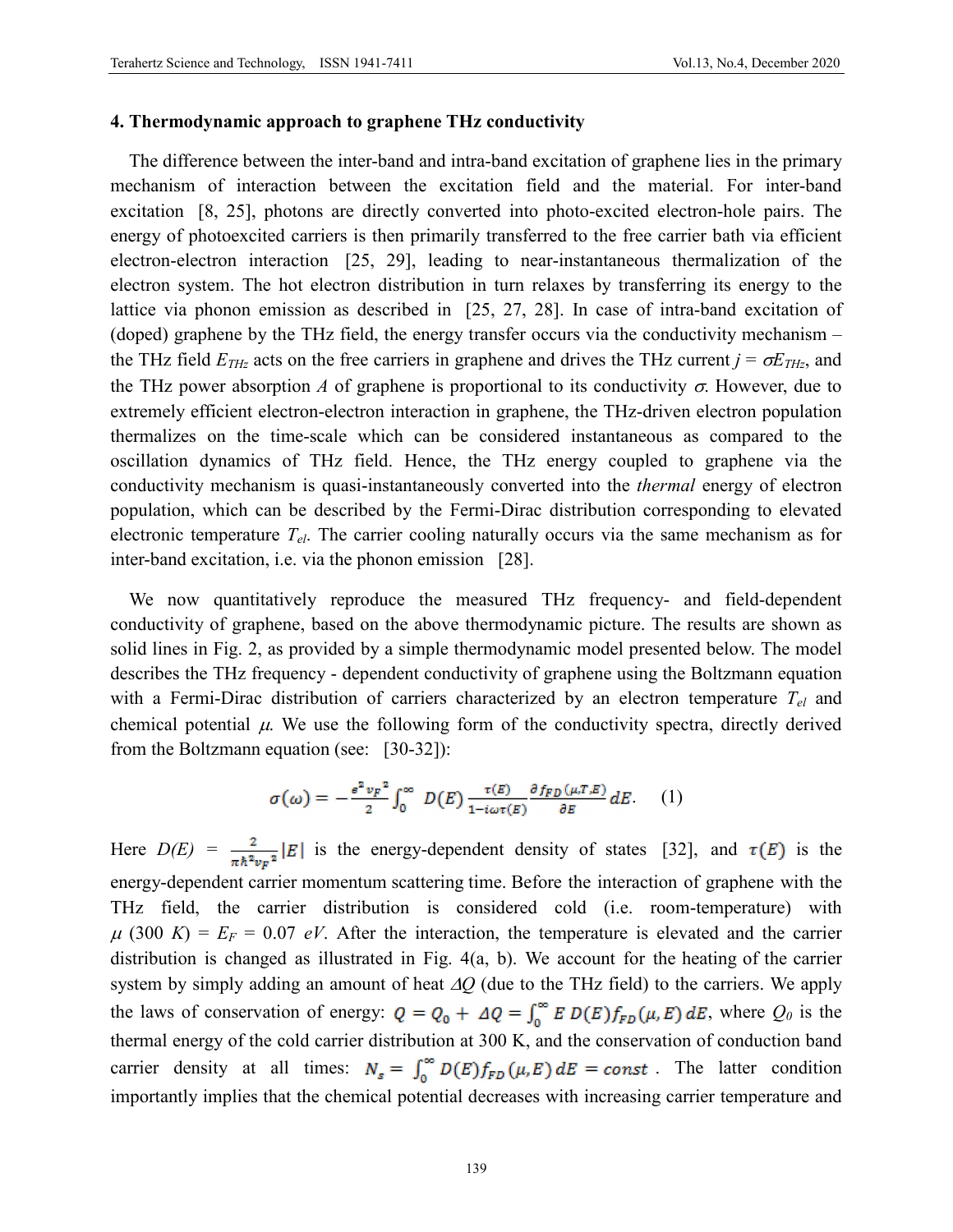concomitant broadening of the Fermi-Dirac distribution (as a result of the linearly-increasing with energy density of states in graphene  $D(E)$ ).

This downshift of the chemical potential with increasing electronic temperature, following from the conservation of carrier density, in turn leads to opening up of more inter-band absorption channels with the energy of  $> 2\mu$  (which were Pauli-blocked before). Applying the conservation of total spectral weight, we find that opening up more inter-band absorption channels must be compensated by reducing the weight of intra-band absorption, which contributes to the THz conductivity of graphene. As a result, the downshift in chemical potential at higher electronic temperatures provides the qualitative explanation for lower THz conductivity in graphene as stronger fields.

For a quantitative description of the conductivity, the energy dependence of electron scattering time  $\tau(E)$  in Eq. (1) needs to be taken into account. As described in detail in [30] and references therein, electron scattering in graphene can occur in two different energy-dependent regimes. The electrons can undergo long-range scattering with Coulomb impurities, where the electron scattering time is proportional to the electron energy  $\tau = \gamma E$ ; and the electrons can undergo short-range disorder scattering with the inverse dependency of scattering time on electron energy  $\tau = \beta/E$ . The former is the predominant scattering mechanism for a CVD-grown graphene as used in our work [30], whereas the latter is predominant in high quality (encapsulated or suspended) exfoliated graphene [30]. The proportionality constants can be readily obtained experimentally from the linear characterization of graphene, as  $\gamma = \tau_0 (300 K)/E_F(300 K)$  β =  $\tau_0 (300 K)^*E_F(300 K)$ *K*) [14]. However, the argument of the conservation of spectral weight, increasing inter-band conductivity of graphene at higher carrier temperature at the expense of reducing the intra-band (THz) conductivity, demonstrates that the precise knowledge of energy dependency of momentum scattering time in graphene is not essential for predicting the reduction of strong-field THz conductivity in graphene.

Direct application of Eq. 1 to the data in the constraint of energy and carrier density conservation (and assuming the long-range Coulomb momentum scattering mechanism), allows us to very well describe the measurements taken up to the field strength of 40 *kV/cm*, using the effective carrier temperature as free parameter. For the THz field strength of 40 *kV/cm* we therefore can assign the electron temperature of ∼1000 *K*, which is close to the value of Fermi temperature of our sample [14]. For the stronger fields, however, the static description by simply using Eq. 1 on the data becomes somewhat inaccurate, calling for the time-dependent treatment of the heat balance in the electronic population of graphene. Using a split-step time-domain approach, and by treating the carrier heating as an instantaneous process, and the carrier cooling occurring via phonon emission as a retarded process with known dynamics [27, 28], we manage to reproduce the whole entirety of our data, taken at all field strengths 2.3-120 *kV/cm*, and in the entire frequency range up to 1.2 *THz*, without using any effective parameters, as shown in Fig. 3 [14].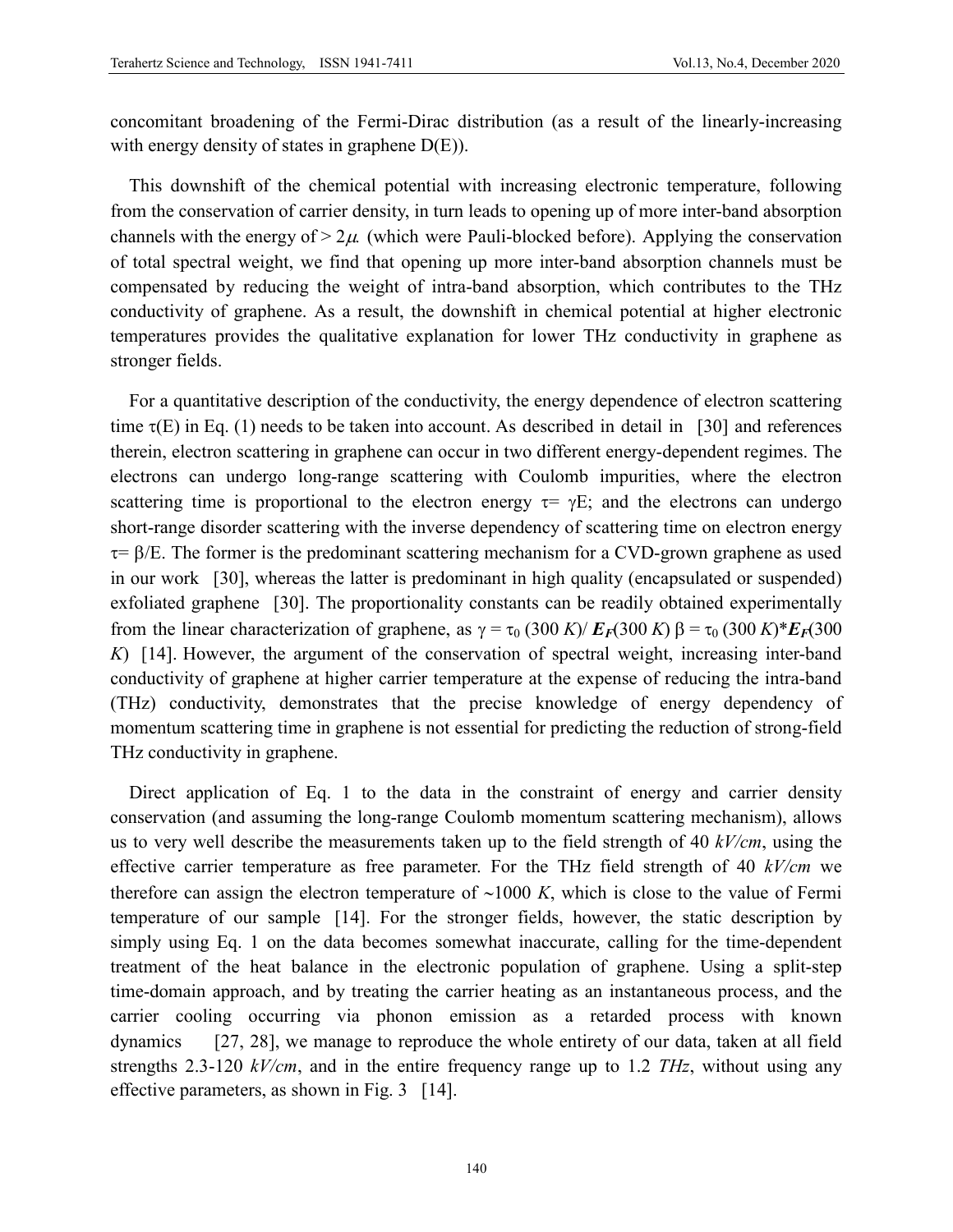As one can see, at the frequencies above 1 *THz*, and the THz peak fields of ∼ 100 *kV/cm*, the conductivity of graphene almost entirely vanishes, while the calculations deliver the peak electron temperatures exceeding 7000 *K* for the strongest fields used (a typical MOSFET operation regime) [14]. On the average, comparing the experiments and the data yields the field-strength independent electron heating efficiency of about 15% for the THz pulses used in this measurements (see Fig. 1). That is, on the timescale of graphene-THz interaction of 1.5-2.0 *ps*, about 15% of absorbed THz energy is retained as electronic heat, whereas the rest of it is spent on the emission of phonons.



Fig. 3 Measured (symbols) and modelled (lines) conductivity spectra of graphene for the entire range of THz field strengths 2.3-120 *kV/cm*, and for the entire experimental frequency range up to 1.2 *THz*. The increase in the THz field strength leads to monotonous overall reduction of THz conductivity.

#### **5. Optical pump – THz probe spectroscopy of graphene: photoconductivity measurements**

Since it was shown that the intrinsic electronic THz conductivity in graphene can be perfectly well understood within a simple yet accurate thermodynamic picture [14] (see also Section 3), we can now apply the same formalism to treatment of the photoconductivity  $-$  i.e. the conductivity of graphene under optical illumination, leading to inter-band transitions. It is well known that, unlike in typical semiconductors [16] the photoconductivity of doped graphene is negative, i.e. its conductivity in the presence of photo-excitation decreases (see e.g. [8]). The reason for this is the effective redistribution of energy of pumping photons to the background free electron population, leading to its heating [25]. Now, using the thermodynamic approach [14], the THz photoconductivity of graphene can be easily quantified, and the carrier heating efficiency can be accurately determined based on the established electron temperature [29].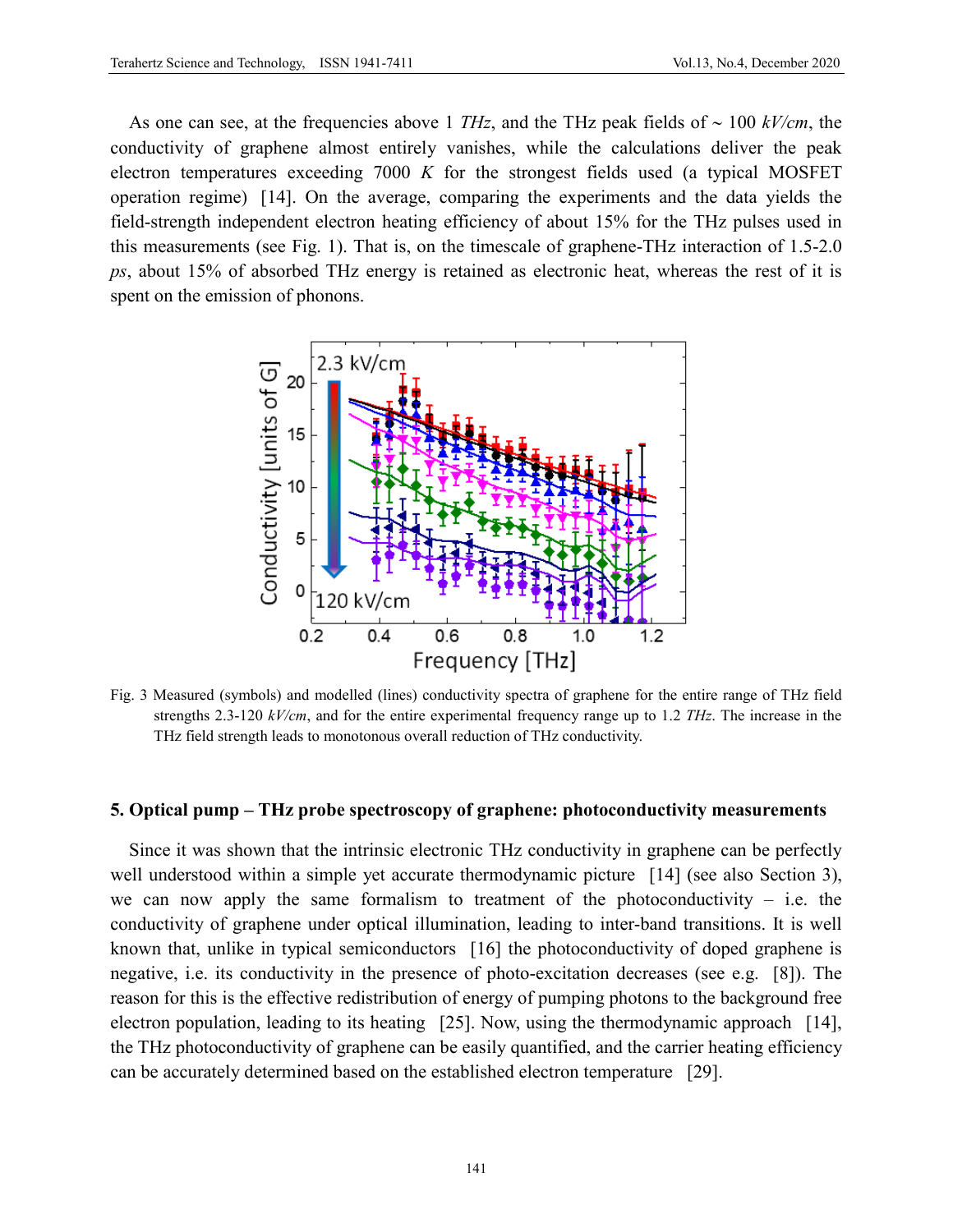In Fig. 4 the complex-valued photoconductivity spectrum of doped graphene, photoexcited at 800 *nm* is shown (pump-probe delay of ca. 0.5 *ps*). The photoexcitation tends to leading to photo-carrier density of  $8 \times 10^{12}$  cm<sup>-2</sup>. As is clearly seen in Fig. 4, the real part of the conductivity is negative, which is photoexcitedly doped graphene that indeed loses its THz conductivity in the presence of high-energy, photo-excited carriers. As the solid line in Fig. 4, the result of the fit is shown, which is essentially the difference between two conductivities described by Eq. 1: one of the graphene sample with the carrier temperature Tel  $=$  300  $K$  (see also Fig. 3), and one corresponding to a certain elevated carrier temperature acting as a fit parameter [29]. It is apparent from Fig. 4 that the simple thermodynamic model Eq. 1 indeed describes the photoconductivity of graphene just as good.



Fig. 4 Measured (symbols) and fitted (lines) THz photoconductivity spectra of doped graphene, photo-excited at 800 *nm*, leading to photo-carrier density of  $8 \times 10^{12}$  *cm*<sup>-2</sup>.

From the extracted effective carrier temperature, which is a fit parameter in Fig. 4, one readily obtains the total thermal energy of electron gas in graphene ∆*Q*. Comparison of this electron heat with the total energy of photoexcitation  $E_{phot}$  yields the heating efficiency  $\eta = \Delta Q/E_{phot}$ , which for the case shown in Fig. 4 equals  $\eta \approx 0.5$ . That is about 50% of optical excitation energy which was directly converted in the electron heat via electron-electron interaction process, while the rest of the energy of the photo-excited (i.e. high-energy) carriers was used on interaction with the lattice via phonon emission [29].

It is interesting to quantify the trend in the split ratio between the optical excitation energy converted into electron heat, and that directly spent on excitation of the lattice. In Fig. 5 we present the dependency of electron heating efficiency via optical excitation as function of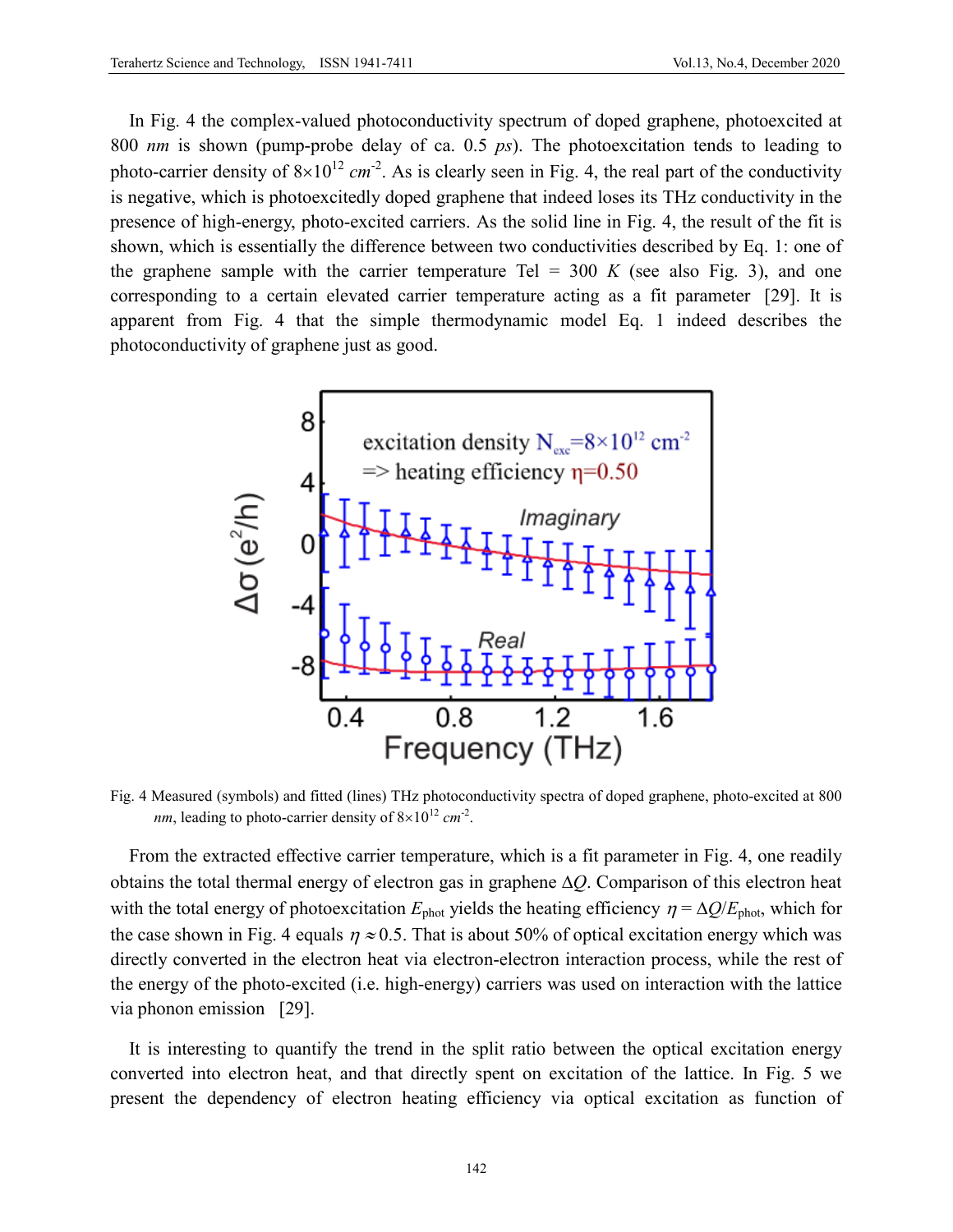photoexcited carrier density. At weaker excitation almost 100% of photon energy is converted into electron heat, whereas with increase in the photocarrier density the heating efficiency tends to the values  $\eta \approx 0.5$  [29]. Such a behavior can be well understood qualitatively: if the total excess energy delivered by optical excitation is small, the background free carrier population will absorb it with very high efficiency via ultrafast electron-electron interaction. However, if the excess energy becomes large, the competing, yet slower, energy dissipation channel - the phonon emission – becomes activated and increases in its importance [29].



Fig. 5 Measured (symbols) and fitted (lines) THz photoconductivity spectra of doped graphene, photo-excited at 800 *nm*, leading to photo-carrier density of  $8 \times 10^{12}$  *cm*<sup>-2</sup>.

We note, that in patterned graphene – such as e.g. controllably-folded graphene (GraFold), where the background doping is spatially-anisotropic, the negative photoconductivity, which is realted to carrier heating efficiency via optical excitation, also shows a sizeable spatial anisotropy which can be as high as 1.4:1 [33].

# **6. Ultrafast photoconductivity of graphene nanostructures – graphene nanoribbons and carbon nanotubes.**

Electron conduction in graphene nanostructures is radically different from that of graphene. In graphene the bandgap is zero, and the energy-momentum dispersion is linear  $E = pv_F$ , which means the electrons behave as massless particles with the constant (ballistic) group velocity  $v_F$ . In graphene nanostructures such as graphene nanoribbons (GNRs) and carbon nanotubes (CNTs) quantum confinement opens up the bandgap, which leads to the deviation of energy-momentum dispersion from linear dependency. As a result, the carriers acquire massive properties, as the electronic states around the bandgap can be described by an effective dispersion  $E = p^2/2m^*$ , where  $m^*$  is a non-zero effective mass. Massive nature makes the carriers in graphene nanostructure subject to Coulomb binding effects, such as exciton formation and trapping onto the charged impurities. As a result, the transport in graphene nanostructures closely resembles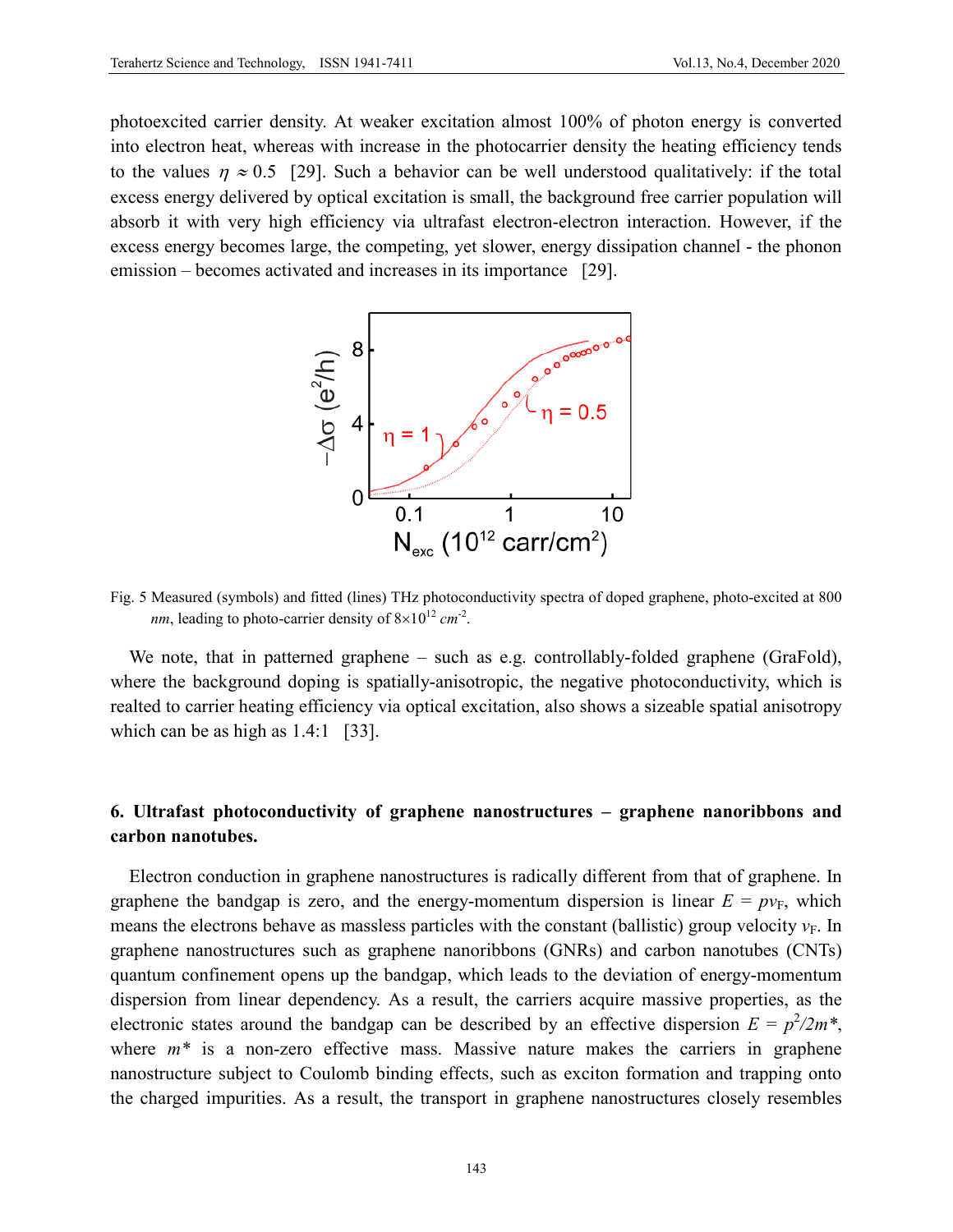that of organic semiconductors, with positive photoconductivity, and very strong exciton effect.

In Fig. 6 we show the THz frequency-integrated photoconductivity dynamics in the suspension of semiconducting single-wall CNTs (SW-CNTs) with the diameter D = 0.76 *nm*, photoexcited at 400 *nm* [34]. The bandgap energy of the CNTs is around 1.9 *eV*. The photoconductivity of SW-CNTs is positive and very short-lived. We have also studied the dynamics of the photoconductivity of atomically-precise GNRs [35] with similar dimensions and similar bandgap energy, and found it to be very similar to that of the CNTs shown in Fig. 6.



Fig. 6 Transient THz photoconductivity of semiconducting single-wall CNTs suspended in gel, photoexcited at 400 *nm*. The CNT diameter is  $D = 0.76$  *nm*.

The frequency-resolved optical pump-THz probe spectroscopy allows us to elucidate the nature of conduction in graphene nanostructures. The photoconductivity of both CNTs and GNRs, as shown in Fig. 7, has been found to be governed by the free charge, experiencing the long-range localization and strong electron momentum backscattering [34]. Such a conduction is well-described by the Drude-Smith model [36], and is typical for most organic semiconductors [37] [38].



Fig. 7 THz photoconductivity of (a) GNRs and (b) CNTs, normalized to absorbed photon density (photoexcitation wavelength of 400 *nm*). Solid lines - Drude-Smith fits. Extracted electron momentum scattering times are shown in insets.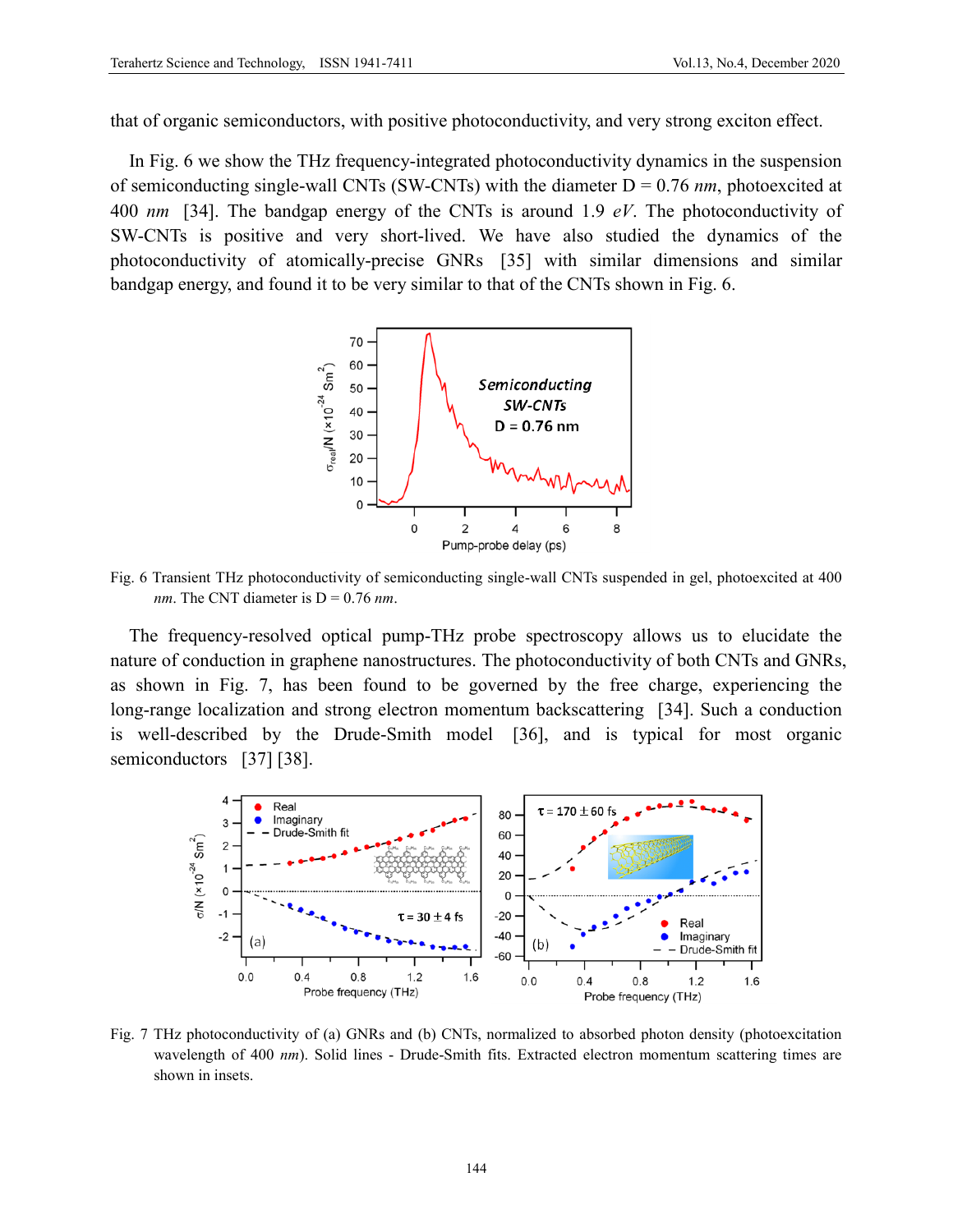The Drude-Smith fits to measure THz photoconductivity under 400 *nm* photoexcitation yielded, in particular, significantly different momentum scattering times for conduction electrons, 30 ±4 *fs* for GNRs, as compared to 170 ±60 *fs* for CNTs. Considerably longer ballistic transport times for electrons in CNTs can be explained by higher structural rigidity of this type of 1D graphene nanostructure, as compared to GNRs [34]. Indeed, it is reasonable to expect a smaller density of twist and bend defects in the CNTs than in GNRs. The free-carrier quantum yield of  $3 - 30\%$  for graphene nanostructures points to a strong exciton effect, precisely as expected from the strongly-confined structures with massive electrons and holes subject to Coulomb effects.

# **7. Conclusions.**

We have presented a comprehensive picture of ultrafast THz carrier dynamics in graphene and graphene nanostructures. In graphene, where the carriers behave as massless Dirac fermions, the intrinsic and photo-conductivity in the THz range is governed by the thermodynamic balance maintained within the electron population in graphene, which acts as a thermalized electrons gas. The extremely efficient, near-instantaneous electron heating in graphene, compared to the considerably slower cooling via phonon emission can be well exploited technologically. Since this leads to a significant high-energy electron population in THz-irradiated graphene, this can be used for efficient room-temperature THz photo-thermoelectric detectors. Indeed, very recent successful demonstration of such devices [39, 40] based on both the CVD and exfoliated graphene, as well as an efficient hot-carrier extraction from graphene into the external circuit [41], are promising steps towards practical application of hot-carrier electronics in graphene. The results of this work, including our simple thermodynamic model of THz interaction with doped single-layer graphene [14], may be directly applied to understanding and optimization of graphene-based electronics operating in strongly nonequilibrium regime. The performance of devices such as high-speed MOSFETs [1, 23], room-temperature THz detectors [39, 40] potentially leading to inexpensive and efficient graphene-based THz imaging cameras, or THz-bandwidth detectors for ultra-high-speed THz-wave wireless communications [42] can be thus adequately predicted and optimized.

In graphene nanostructures, on the other hand, the opening of the bandgap provides for the massive nature of electrons and holes. As a result, the of GNRs and CNTs is governed by the free massive carriers experiencing the long-range localization, well described by the Drude-Smith conductivity model. The high structural rigidity of CNTs results in a considerably high photoconductivity with the ballistic electron transport times as long as ∼ 170 *fs*, which has a clear technological potential.

# **Acknowledgments.**

D. T. acknowledges the EU Career Integration Grant 334324 (LIGHTER). K. J. T.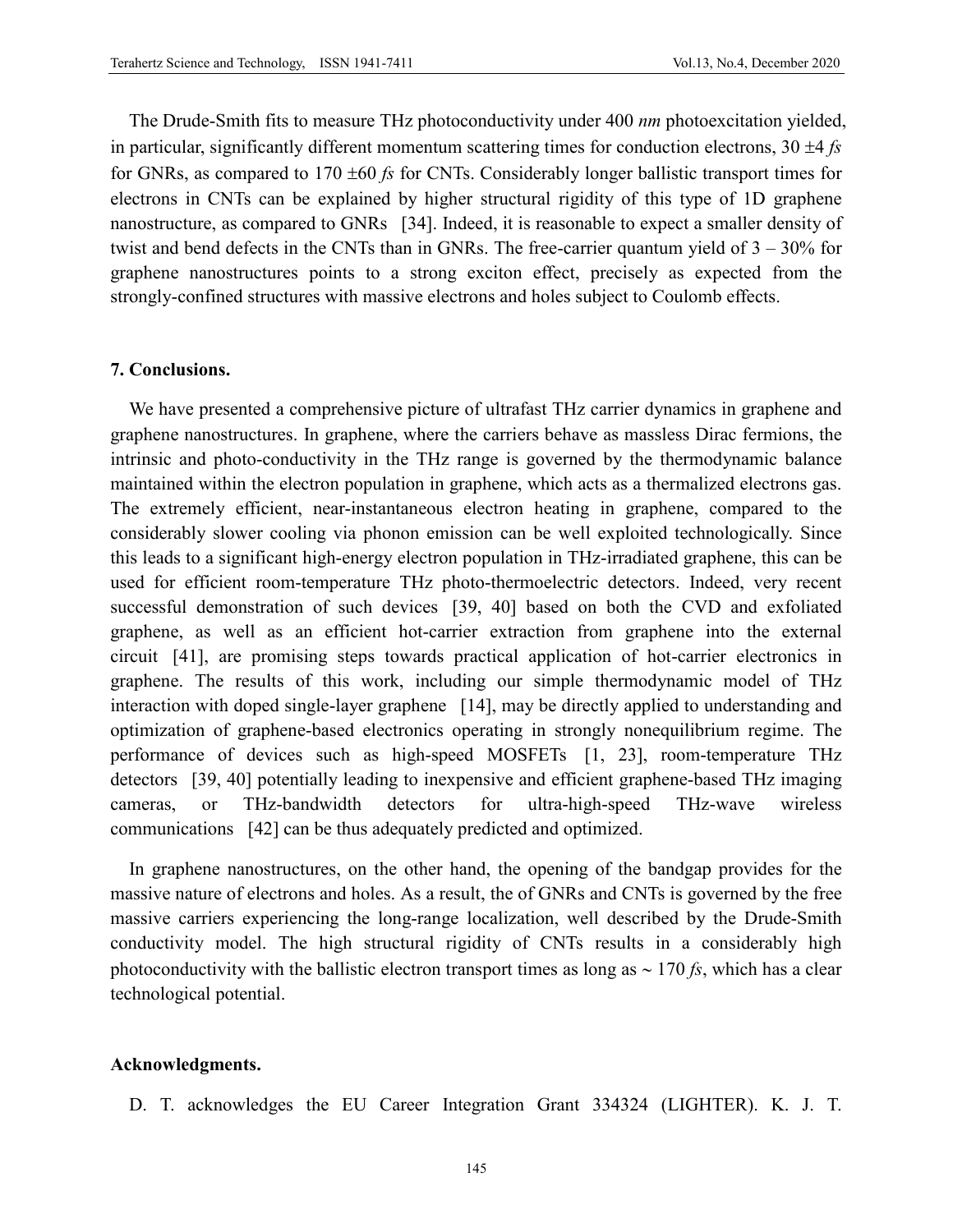acknowledges support from an NWO Rubicon grant. F. K. acknowledges support by the Fundacio Cellex Barcelona, the EU Career Integration Grant 294056 (GRANOP), the ERC Starting Grant 307806 (CarbonLight), and support by the EC under Graphene Flagship (No. CNECT-ICT-604391). X. F. and K. M. acknowledge ERC grants on NANOGRAPH and 2DMATER, DFG Priority Program SPP 1459, EU Project GENIUS, MOLESOL, and EC under Graphene Flagship (No. CNECT-ICT-604391).

# **References:**

- 1. F. Schwierz. "Graphene transistors". *Nat. Nanotechnol*. 5, 487–496 (2010).
- 2. K. S. Novoselov, A. K. Geim, S. V Morozov, et al. "Two-dimensional gas of massless Dirac fermions in graphene". *Nature* 438, 197–200 (2005).
- 3. K. S. Novoselov, A. K. Geim, S. V Morozov, et al. "Electric field effect in atomically thin carbon films". *Science* 306, 666–669 (2004).
- 4. C. Berger, Z. Song, T. Li, et al. "Ultrathin epitaxial graphite : 2D electron gas properties and a route toward graphene-based nanoelectronics". *J. Phys. Chem*. B 108, 19912–19916 (2004).
- 5. R. Cheng, J. Bai, L. Liao, et al. "High-frequency self-aligned graphene transistors with transferred gate stacks". *Proc. Natl. Acad. Sci*. U. S. A. 109, 11588–11592 (2012).
- 6. X. Li, W. Cai, J. An, et al. "Large-area synthesis of high-quality and uniform graphene films on copper foils". *Science* 324, 1312–1314 (2009).
- 7. S. Ryu, L. Liu, S. Berciaud, et al. "Atmospheric oxygen binding and hole doping in deformed graphene on a SiO2 substrate". *Nano Lett*. 10, 4944–4951 (2010).
- 8. G. Jnawali, Y. Rao, H. Yan, et al. "Observation of a transient decrease in terahertz conductivity of single-layer graphene induced by ultrafast optical excitation". *Nano Lett*. 13, 524–530 (2013).
- 9. A. C. Ferrari, J. C. Meyer, V. Scardaci, et al. "Raman spectrum of graphene and graphene layers". *Phys. Rev. Lett*. 97, 187401 (2006).
- 10. A. C. Ferrari. "Raman spectroscopy of graphene and graphite: Disorder, electron–phonon coupling, doping and nonadiabatic effects". *Solid State Commun*. 143, 47–57 (2007).
- 11. Y. Hao, M. S. Bharathi, L. Wang, et al. "The role of surface oxygen in the growth of large single-crystal graphene on copper". *Science* 342, 720–723 (2013).
- 12. S. Tani, F. Blanchard, and K. Tanaka. "Ultrafast carrier dynamics in graphene under a high electric field". *Phys. Rev. Lett*. 109, 166603 (2012).
- 13. H. Y. Hwang, N. C. Brandt, H. Farhat, et al. "Nonlinear THz conductivity dynamics in P-type CVD-grown graphene". *J. Phys. Chem*. B 117, 15819–15824 (2013).
- 14. Z. Mics, K.-J. Tielrooij, K. Parvez, et al. "Thermodynamic picture of ultrafast charge transport transport in graphene". *Nat. Commun*. DOI: 10.1038/ncomms8655 (2015).
- 15. T. Kampfrath, K. Tanaka, and K. A. Nelson. "Resonant and nonresonant control over matter and light by intense terahertz transients". *Nat. Photonics* 7, 680–690 (2013).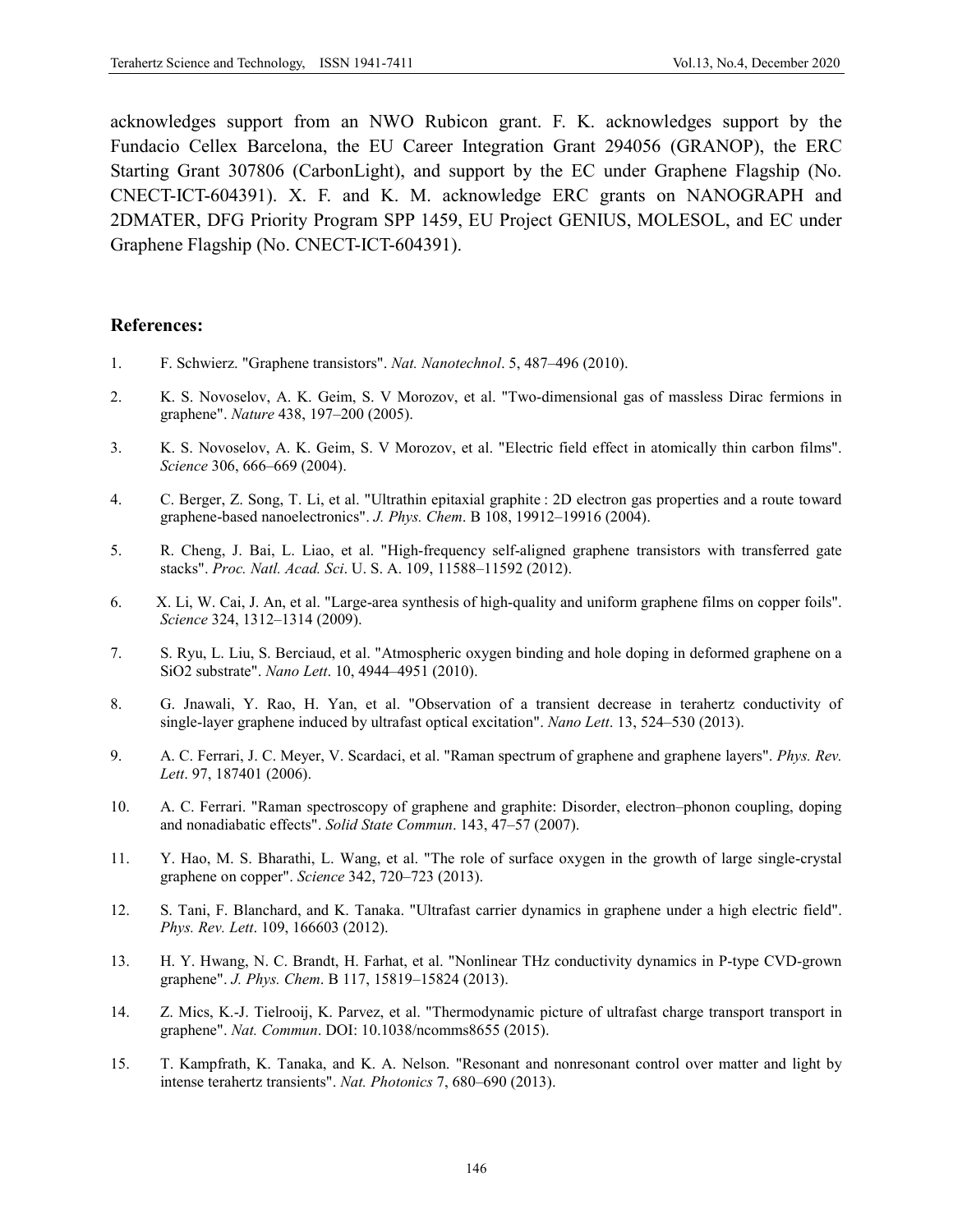- 16. R. Ulbricht, E. Hendry, J. Shan, et al. "Carrier dynamics in semiconductors studied with time-resolved terahertz spectroscopy". *Rev. Mod. Phys*. 83, 543–586 (2011).
- 17. K.-L. Yeh, M. C. Hoffmann, J. Hebling, et al. "Generation of 10 \mu J ultrashort terahertz pulses by optical rectification". *Appl. Phys. Lett.* 90, 171121 (2007).
- 18. H. Hirori, A. Doi, F. Blanchard, et al. "Single-cycle terahertz pulses with amplitudes exceeding 1 MV/cm generated by optical rectification in LiNbO3". *Appl. Phys. Lett.* 98, 091106 (2011).
- 19. M. J. Paul, Y. C. Chang, Z. J. Thompson, et al. "High-field terahertz response of graphene". *New J. Phys*. 15, 085019 (2013).
- 20. M. C. Hoffmann and D. Turchinovich. "Semiconductor saturable absorbers for ultrafast terahertz signals". *Appl. Phys. Lett*. 96, 151110 (2010).
- 21. F. Blanchard, D. Golde, F. Su, L. Razzari, et al. "Effective mass anisotropy of hot electrons in nonparabolic conduction bands of n-doped InGaAs films using ultrafast terahertz pump-probe techniques". *Phys. Rev. Lett*. 107, 107401 (2011).
- 22. D. Turchinovich, J. M. Hvam, and M. C. Hoffmann. "Self-phase modulation of a single-cycle terahertz pulse by nonlinear free-carrier response in a semiconductor". *Phys. Rev.* B 85, 201304 (2012).
- 23. F. Schwierz. "Graphene transistors: status, prospects, and problems". *Proc. IEEE* 101, 1567–1584 (2013).
- 24. R. R. Nair, P. Blake, A. N. Grigorenko, et al."Fine structure constant defines visual transparency of graphene". *Science* 320, 1308 (2008).
- 25. K. J. Tielrooij, J. C. W. Song, S. A. Jensen, et al. "Photoexcitation cascade and multiple hot-carrier generation in graphene". *Nat. Phys.* 9, 248–252 (2013).
- 26. J. C. W. Song, K. J. Tielrooij, F. H. L. Koppens, et al. "Photoexcited carrier dynamics and impact-excitation cascade in graphene". *Phys. Rev*. B 87, 155429 (2013).
- 27. J. C. Johannsen, S. Ulstrup, F. Cilento, et al. "Direct view of hot carrier dynamics in graphene". *Phys. Rev. Lett.* 111, 027403 (2013).
- 28. I. Gierz, J. C. Petersen, M. Mitrano, et al. "Snapshots of non-equilibrium Dirac carrier distributions in graphene". *Nat. Mater*. 12, 1119–1124 (2013).
- 29. S. A. Jensen, Z. Mics, I. Ivanov, et al. "Competing ultrafast energy relaxation pathways in photoexcited graphene". *Nano Lett*. 14, 5839 – 5845 (2014).
- 30. S. Das Sarma, S. Adam, E. H. Hwang, et al. "Electronic transport in two-dimensional graphene". *Rev. Mod. Phys.* 83, 407–470 (2011).
- 31. N. W. Ashcroft and N. D. Mermin. *Solid State Physics* (Brooks/Cole, 1976).
- 32. A. H. Castro Neto, F. Guinea, N. M. R. Peres, et al. "The electronic properties of graphene". *Rev. Mod. Phys.* 81, 109–162 (2009).
- 33. T. Hallam, A. Shakouri, E. Poliani, et al. "Controlled folding of Graphene: GraFold Printing". *Nano Lett.* 15,  $857 - 863$  (2014).
- 34. S. A. Jensen, R. Ulbricht, A. Narita, et al. "Ultrafast Photoconductivity of Graphene Nanoribbons and Carbon Nanotubes". *Nano Lett.* 13, 5925 – 5930 (2013).
- 35. A. Narita, X. Feng, Y. Hernandez, et al. "Synthesis of structurally well-defined and liquid-phase-processable graphene nanoribbons". *Nat. Chem*. 6, 126–32 (2014).